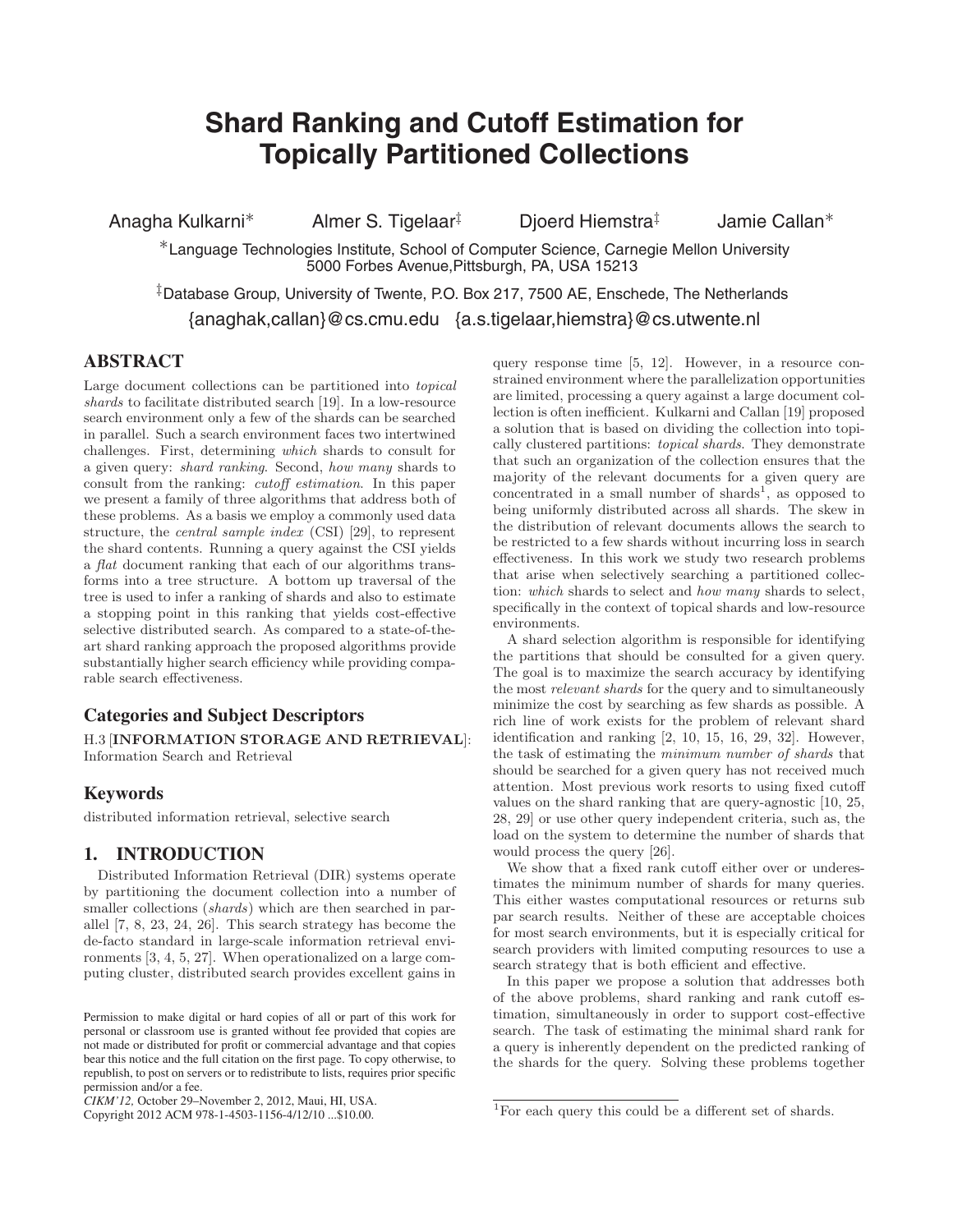allows for modeling the intrinsic dynamics between the two components.

All the algorithms studied in this paper assume the availability of a central sample index (CSI). This is an inverted index of a small sample of randomly selected documents from each shard. Running a query  $(q)$  against this index yields a ranking of the sample documents  $(D_{CSI}^q)$ . Since each document is associated with a specific shard, a shard ranking can be derived from this. The approach of inferring a shard ranking from  $\mathbf{D}_{CSI}^q$  is a well established methodology that has been used in many other algorithms [\[28,](#page-9-14) [29,](#page-9-1) [32\]](#page-9-12). However, contrary to existing approaches, we derive a tree structure from this flat document ranking, using three different approaches: lexical hierarchical clustering, rank inferring, and connected rank inferring. We traverse through this tree to produce a final shard ranking and a minimal cutoff for a given query.

Often the sample used to create the CSI and thus the shard ranking is a very small portion of the complete collection. As such, the shard ranking algorithm is offered only a limited and incomplete view of the collection contents. Short queries can make the task of shard ranking further challenging. The intuition behind overlaying a hierarchy on the CSI document ranking is to capture the relations between the retrieved documents, in terms of their lexical similarities or shard memberships, with the goal of gleaning additional information for shard ranking and rank cutoff estimation.

The details about how we operationalize this intuition are given in Sections [3](#page-2-0) through [5.](#page-4-0) Before that we position our work with respect to the existing work in the following section. The experimental details are shared in Sections [6](#page-4-1) and [7.](#page-5-0) The results and our interpretations of the results are discussed in Section [8.](#page-5-1) Our conclusions from this investigation are shared in Section [9.](#page-8-4)

#### <span id="page-1-0"></span>**2. RELATED WORK**

It has been well established that the problem of ranking collections of documents is inherently different from that of ranking documents and that it deserves its own solutions. As a result a rich line of research exists for the resource ranking problem which we review in this section. However, the problem of determining the shard cutoff has not received much attention. To the best of our knowledge the cutoff estimator by Thomas and Shokouhi [\[32\]](#page-9-12) is the only investigation of this problem that is query-specific. In the context of Web search Puppin et al. [\[26\]](#page-9-6) propose an approach for rank cutoff estimation that makes the number of contacted shards dependent on the current system load.

Several of the early works in shard ranking modeled this task after the well-studied problem of document ranking. The CORI [\[10\]](#page-9-9) algorithm proposed an adaptation of the IN-QUERY [\[9\]](#page-9-15) document ranking algorithm that viewed each shard as one large document. Xu and Croft [\[34\]](#page-9-16) constructed language models (LMs) from the large documents and computed the Kullback-Leibler divergence between the shard LMs and the query LM to rank the shards. GlOSS [\[15\]](#page-9-10) used term statistics, like the document frequency, in order to estimate the number of relevant documents in each shard for the query. These approaches are examples of a large family of shard ranking techniques that use content statistics of the shards to estimate their relevance for a query.

The other source of information, widely used by many shard ranking algorithms, is the central sample index (CSI) data structure. The CSI is created by pooling a sample of documents  $(S_R)$  from each shard  $(R)$ . The ReDDE [\[29\]](#page-9-1) algorithm runs the user query against the CSI and assumes that the top *n* retrieved documents are relevant. If  $n<sub>R</sub>$  is the number of documents in  $n$  that are mapped to shard  $R$  then a score for each R is computed as  $\theta_R = n_R * w_R$ , where the shard weight  $w_R$  is the ratio of size of the shard  $(|R|)$  and the size of its sample  $(|S_R|)$ . The shard scores  $\theta_R$  are then normalized to obtain a valid probability distribution used to rank the shards. CSI creation is query-independent, and is thus performed only once. The CRCS [\[28\]](#page-9-14) algorithm uses the rank information of the top 50 CSI documents to scale the membership function such that documents at higher ranks contribute more towards resource scores than those at lower ranks. CRCS also scales the accumulated resource scores by their sizes.

SUSHI [\[32\]](#page-9-12) uses the scores and adjusted ranks of the top 50 CSI documents to fit curves for each resource represented in these documents. Three types of curves, linear, logarithmic, and exponential are tried. The curve with best fit is used to interpolate scores for the top  $m$  ranks for each resource. The interpolated points from each resource are merged into a single ranking and scores are aggregated to compute a relevance score for the resources. The number of unique resources present in the top  $R$  documents in this ranking is the predicted rank cutoff for the P@R metric. Empirical evaluatation using standard federated search datasets demonstrate that SUSHI predicts lower rank cutoffs on average as compared to a query-agnostic fixed cutoff of 10 and its precision at rank 10 is comparable to that of the baseline approach for many of the datasets.

The following three approaches cannot be categorized into either of the above families. Arguello et al. [\[2\]](#page-8-3) took a classification based approach that uses CORI and CSI based ranking as classifier features. For each resource a binary classifier is learned that estimates the relevance probability. Document contents, query category and click-through logs are also used to define classifier features. The confidence score assigned for a prediction by each of the classifier is used to rank the shards. The fixed rank cutoffs of 1–5 are evaluated and the results demonstrate that the non-content features together with the conventionally used content features yield a robust ranking approach.

The usefulness of a query's topical category for the task of shard ranking was also noted by Ipeirotis and Gravano [\[16\]](#page-9-11). In fact, their approach organizes the shards into a topical hierarchy which is created using samples of shard contents. This hierarchy is static and query independent. The hierarchical shard selection is performed by evaluating the query against all of the shards at a particular level in the hierarchy using one of the flat shard ranking algorithms like CORI. The top scored shard at this level is then selected to be searched and the sub-tree rooted at that node is further explored. The experimental results show that this hierarchical shard ranking approach enables higher average precision as compared to the flat shard ranking technique.

Puppin et al. [\[25\]](#page-9-13) use query logs to organize collections and to perform shard selection. They construct a contingency matrix from the queries observed in the query log and the documents returned for each of them. Co-clustering of this matrix provides document clusters and query clusters. The former are the partitions of the collection and the latter are used for shard selection. The experimental results show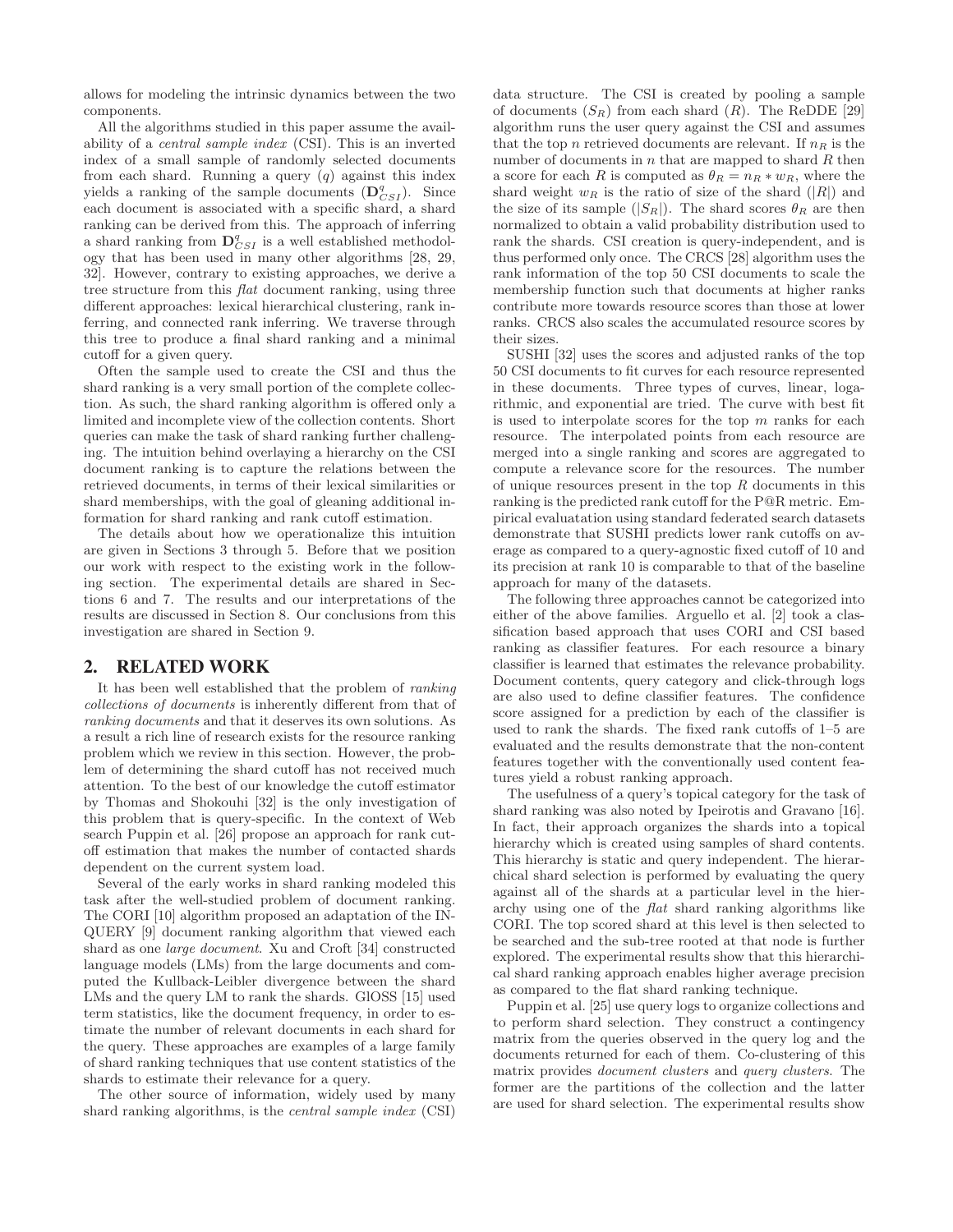that a collection of about 6 million documents is partitioned into 18 shards using the proposed approach. One of the shards contains 52% of the collection documents which could not be clustered using the proposed technique. The results show that the proposed approach supports higher precision at early ranks (5, 10 and 20) than CORI.

In the context of geographically partitioned multi-site Web search Cambazoglu et al. [\[11\]](#page-9-17) present an approach for query forwarding that uses training queries to infer the upper bounds on document scores for a given query at each of the non-local indexes. These bounds are then used to predict if a non-local index would contribute any document to the top  $k$  results for the query which in turn determines if the query is forwarded to that non-local index.

Peer-to-peer information retrieval is another line of related research where the task is to find a subset of peers that a query should be forwarded to. However, there is commonly either no central mediator or a light one that only suggests appropriate peers for a given query, but does not participate in the actual retrieval process. Each peer could be said to hold an index shard.

In networks where each peer holds a local index and is connected to a limited number of neighboring peers, the query is typically flooded: the querying peer sends it to its neighbors, and those neighbors send it to theirs, et cetera [\[1\]](#page-8-5). Since this does not scale, the forwarding has to be bounded, there is a fixed search horizon that results in a variable cutoff. Whilst this works well for popular queries with prolific results, it fares poorly for long tail queries. Query routing is complicated further by the fact that peers are not naturally topically clustered [\[31\]](#page-9-18). Hence, clustering peers by content [\[14,](#page-9-19) [20\]](#page-9-20) is a possible solution as it has been shown to make query processing more efficient [\[6\]](#page-9-21).

A topical cluster of cooperative peers is similar to a topical shard. However, no mechanism exists to dynamically determine the number of peer clusters to contact for a given query in this set-up, for example: Bawa et al. [\[6\]](#page-9-21) proposed a heuristic cutoff equal to a quarter of the number of topical clusters. Furthermore, clustering mechanism may fail to discover the structure of the document distribution and may not work well for unpopular topics. Klampanos et al. [\[17\]](#page-9-22) proposed replicating popular documents and using relevance feedback to dynamically alter cluster centroids.

## <span id="page-2-0"></span>**3. TOPICAL SHARDS: RANKING AND CUTOFF ESTIMATION**

When large document collections are divided into multiple smaller shards the resulting search environment offers several advantages, such as, distributed and parallel computing, higher fault tolerance, and easier load balancing. Randomly partitioning the collection into shards and then searching all of them in parallel is a well-established search strategy. However, Kulkarni and Callan [\[19\]](#page-9-0) reason that if the collection is instead divided into topically focused shards, only a few of them need to be searched for each query<sup>2</sup>. They show that this substantially reduces the query processing cost while maintaining search accuracy. Although topical partitions may not support even load-balancing, their lower total search cost makes them an appropriate solution for

low-resource search environments that must support large collections.

The topically homogeneous partitions have certain unique properties that can be exploited at query time. The distribution of relevant documents across shards is highly skewed for the majority of queries when shards are topically organized  $[19]^3$  $[19]^3$ . Secondly, many shard ranking algorithms, including ours, rely on a small subset of documents sampled from each shard to sufficiently represent its contents. This objective is harder to achieve when the shards are created using random partitioning. Sampling from topically focused shards is less likely to result in under or over-sampling errors, which in turn improves shard ranking effectiveness.

Motivated by these observations we propose three algorithms that address both shard ranking and cutoff estimation for topically sharded search environments. Later we also test the adaptability of the proposed algorithms by evaluating them on datasets that were not partitioned using the approach proposed by Kulkarni and Callan.

## **4. Sampling-based Hierarchical Relevance Estimation (SHiRE)**

We propose a family of three shard ranking algorithms that share two characteristics: their use of a central sample index (CSI), and their approach to shard ranking that creates a hierarchy from the CSI documents retrieved for the query. What distinguishes these algorithms is the function they use to transform the flat CSI document ranking for a query into a tree structure.

In this work we construct the CSI from a small sample of randomly selected documents from each shard. We choose to use the CSI to represent the shard contents for two main reasons. Firstly, it is a time-tested approach that has been demonstrated to be highly effective by several previous studies [\[2,](#page-8-3) [29,](#page-9-1) [32\]](#page-9-12). Secondly, the CSI typically has a small memory footprint leading to an efficient shard ranking process. Also, note that the CSI creation happens during an offline phase that is not repeated for each query.

Each of the SHiRE algorithms starts with scoring the query against the CSI to obtain a ranking of the sampled documents  $(D_{CSI}^q)$ . The information contained in this ranking, such as, the rank of each document, the retrieval scores, and the shards represented by each of the retrieved sample documents, is used by each of the algorithms in a unique way to construct a query-specific hierarchy where the retrieved documents are at the leaf nodes. Note that the set of documents organized into a hierarchy for each query is quite small  $(\mathbf{D}_{CSI}^q \ll CSI \ll C,$  where C is the complete collection). The constructed hierarchy is traversed bottomup starting at the leaf node that represents the top ranked CSI document for the query, until the root node is reached. Each step up reveals new leaf documents which 'vote' for the shards they represent. However, the votes are exponentially decayed at each level in this traversal. A document d revealed at step U in the traversal contributes a vote toward its parent shard as follows:

$$
Vote(d) = V_d * B^{-U}
$$
 (1)

<span id="page-2-1"></span>where  $V_d$  is either the document score assigned by the retrieval model or is a unit weight, and B is the base of the

 $\rm ^2V$ erticals and groups of peers with similar content can also be regarded as instances of topical shards.

<sup>3</sup>For random partitioning the distribution of relevant documents across shards would be close to uniform.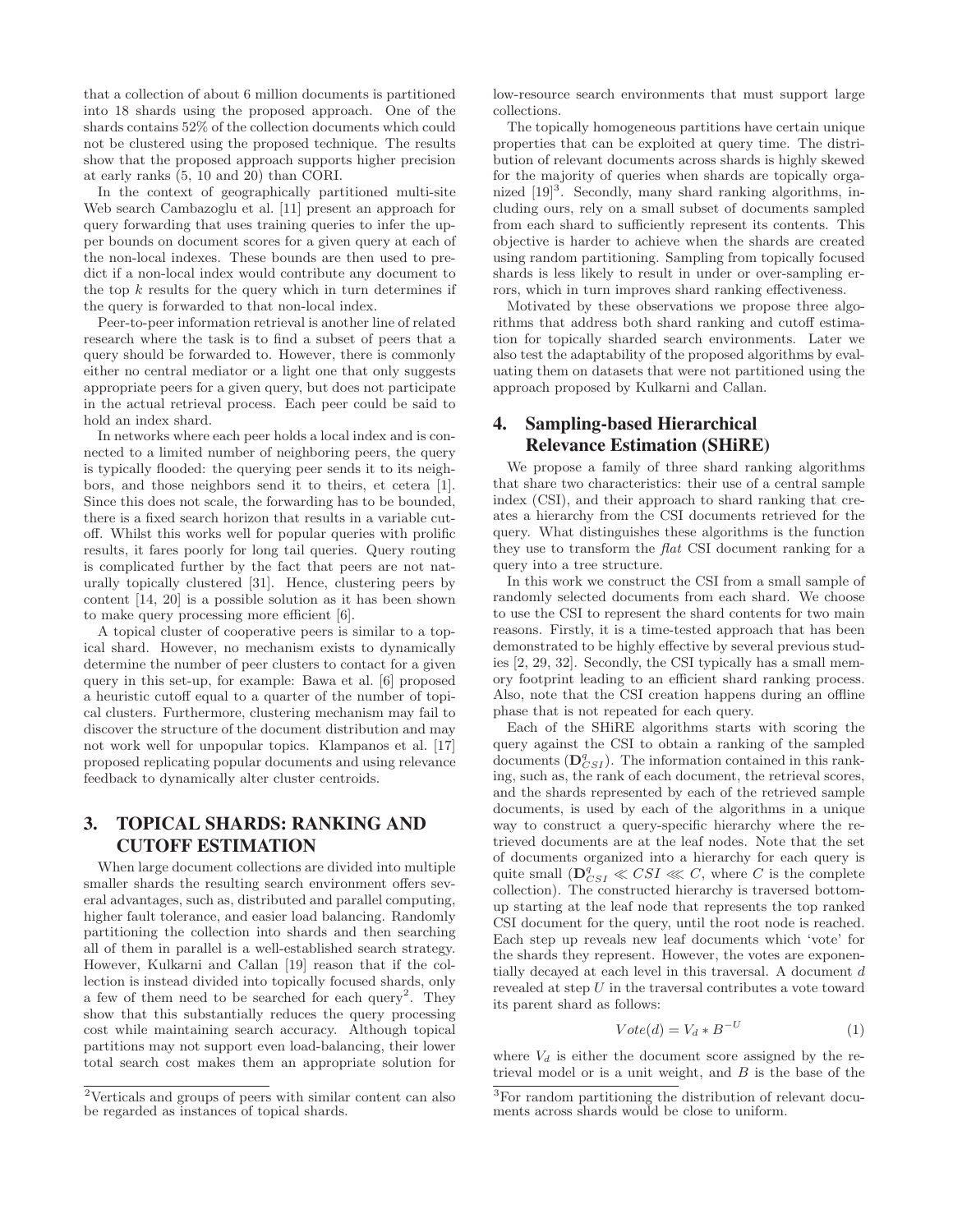

<span id="page-3-0"></span>**Figure 1: Lexical SHiRE. CSI ranking:** D1, D2, D3, D4**. Dashed arrows represent the path followed by the bottom-up traversal starting at** D1**. Numbers besides the leaf nodes specify the order of revelation of the documents. Parent shards specified in the brackets.**

exponential function. The resulting votes are accumulated for each of the shards and are interpreted as their estimated relevance scores which are then used to obtain a ranking of the shards for the query.

By anchoring the tree traversal at the top ranked CSI document these algorithms assert that the shard represented by the first document in the CSI ranking is likely to be the most relevant shard for the query. The process of dampening the votes at each step models the intuition that longer path lengths from the anchor node implies less similarity with it which further implies lower likelihood of relevance to the query (cluster hypothesis [\[33\]](#page-9-23)). If a tree is very shallow, few shards would accumulate a zero relevance score, whereas a very deep tree will result in many shards with zero scores.

#### **4.1 Lexical SHiRE (Lex-S)**

The Lex-S algorithm organizes the CSI documents retrieved for a query into a hierarchy based on their lexical similarities. Such a hierarchy provides equal voting rights to all documents that are similar (attached to the same node in the tree) irrespective of their CSI ranking.

As a first step the Lex-S algorithm represents each of the CSI documents retrieved for the query as a vector of tf-idf weights for the unique terms. The Manhattan distance metric is used to compute pairwise lexical similarities between the document vectors and Ward's method for agglomerative clustering constructs the hierarchy (complexity:  $O(n^3)$ ) where  $n$  is the number of CSI documents retrieved for the query, ranging between between 1700–2000 documents in this work). Such a hierarchy for a toy example consisting of four CSI documents retrieved for a query is shown in Fig-ure [1.](#page-3-0) Dn represents the document at rank  $n$  in the CSI results.

The ranking of shards is derived by traversing up this tree, starting from the leaf node for the first document in the CSI ranking  $(D1)$ . For the toy example in Figure [1](#page-3-0) the next step would reach the internal node I1 and thus reveal the document D2. D4 would be observed next and D3 would be found the last. If  $V_{D1}$  is the vote that  $D1$  ascribes to its parent shard then D1 will contribute:  $V_{D1} * B^{-U}$ , where  $U=1$  is the number of steps traversed up the hierarchy, and B is the base of the exponential decay function. Similarly, D2, D4 and D3 will contribute:  $V_{D4} * B^{-2}$ ,  $V_{D3} * B^{-3}$ , and,  $V_{D4} * B^{-4}$  respectively, to their parent shards. The shard S3 will accumulate votes from documents D4 and D1, and shard S5 will accumulate votes from documents D2 and D3. The resulting score would be used to rank shards S3 and S5.



<span id="page-3-1"></span>**Figure 2: Rank SHiRE. CSI ranking:** D1, D2, D3, D4**. Dashed arrows represent the path followed by the bottom-up traversal starting at** D1**. Numbers besides the leaf nodes specify the order of revelation of the documents. Parent shards specified in the brackets.**

#### **4.2 Rank SHiRE (Rank-S)**

The Rank-S algorithm uses the rank information of the documents retrieved from CSI for the query to construct the hierarchy. We use a left-branching binary tree to encode the rank information since it provides a convenient structure that retains the CSI ranking during bottom-up traversal. It also facilitates a tree traversal based shard rank inference, which is a common characteristic of this family of algorithms. As shown in the tree representation of the toy example (Figure [2\)](#page-3-1) the first CSI document is at the deepest node in this left-branching binary tree and the height of this tree is one less than the number of documents retrieved from the CSI for the query.

The procedure for inferring a shard ranking from this tree is similar to that used by Lex-S except for a regularization enforced on the vote assigned by the single top ranked CSI document. If the shard represented by the top ranked CSI document does not earn any other votes from the subsequent documents at the top m ranks then the vote of the top document is ignored. Recall that by anchoring the traversal at the top ranked document we allow it to assign the biggest vote. The regularization puts a check on the ability of the top ranked document to vote by requiring evidence of support from the subsequent ranks. If the shard represented by the top ranked document is also represented by at least 10% of the ranks in the top 30 CSI documents for the query then its vote is accumulated. We chose these values for the two parameters based on preliminary experiments. A more thorough study of the effects of these parameters is needed.

The simplicity of this algorithm makes it the most efficient algorithm of this family. This approach is most similar in spirit to the CRCS(e) ranking method [\[28\]](#page-9-14). However, other CSI based shard ranking methods, like ReDDE, can also be easily transformed to work with a left-branching binary tree of CSI documents where the votes are not decayed during the bottom-up traversal. As such, the computational complexity of Rank-S is very similar to that of ReDDE.

#### **4.3 Connected SHiRE (Conn-S)**

The Conn-S algorithm uses the connections between the retrieved CSI documents, specifically their shard membership, to guide the construction of the hierarchy. The top ranked CSI document is the deepest node in the hierarchy. The next document in the CSI ranking is either attached at the same level as the previous node, or it prompts creation of another level depending upon whether it belongs to the same shard as the previous document. As per the cluster hypothesis, for topical shards, documents from the same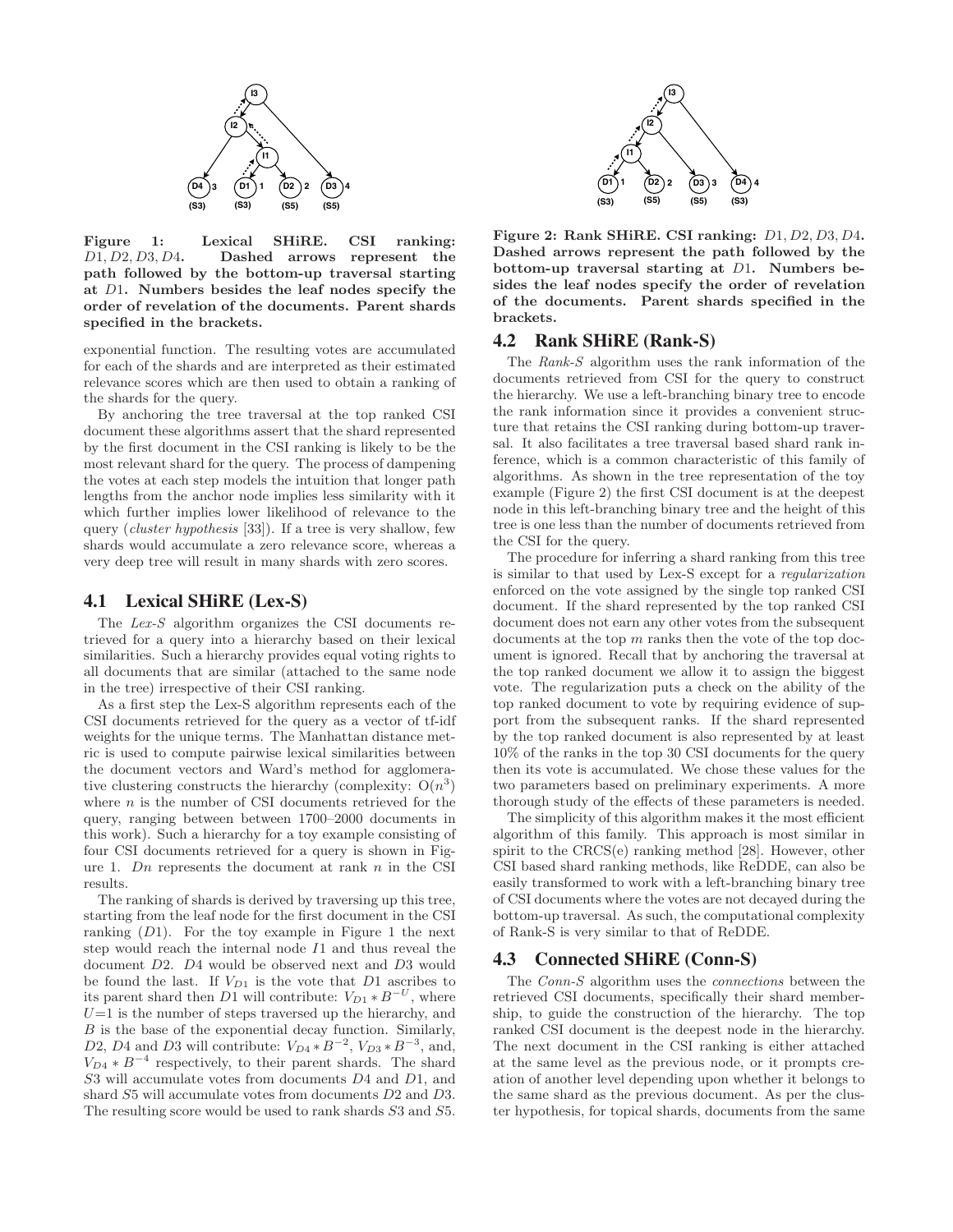

<span id="page-4-2"></span>**Figure 3: Connected SHiRE. CSI ranking:** D1, D2, D3, D4**. Dashed arrows represent the path followed by the bottom-up traversal starting at** D1**. Numbers besides the leaf nodes specify the order of revelation of the documents. Parent shards specified in the brackets.**



<span id="page-4-3"></span>**Figure 4: Minimal versus fixed shard rank cutoffs for ReDDE. Dataset: Gov2. Metric: P@10.**

shard are likely to be relevant to the same information need. Placing such documents at the same internal node provides them equal voting rights.

In the toy example (Figure [3\)](#page-4-2) document D1 belongs to a different shard as D2, which is why a new internal node is created as D2 is observed. In contrast, D2 and D3 belong to the same shard, and thus D3 attaches to the same node as D2. Finally, D4 leads to a creation of another internal node because it belongs to a different shard (S3) than D3 (S5). This continues until every document in the CSI ranking is processed. A CSI ranking that does not place any pair of documents from the same shard in consecutive ranks results in a left-branching binary tree using this method. A shard ranking is estimated from the resulting hierarchy using the same approach as that used by Lex-S: bottom-up traversal with exponential decays at each level.

## <span id="page-4-0"></span>**5. SHARD RANK CUTOFF ESTIMATION**

Once a ranking of shards is obtained for the query using one of the SHiRE algorithms, the next step is estimating the minimal rank cutoff in this ranking. A minimal rank cutoff is the smallest rank in a given shard ranking that provides search accuracy on par with exhaustive search. Notice that the minimal cutoff is specific to a shard ranking. Two different shard rankings for the same query could have different minimal cutoff values. The cutoff also depends on the evaluation metric under consideration.

Figure [4](#page-4-3) plots the minimal rank cutoffs for 150 evaluation queries used with one of the datasets in this paper. The

<span id="page-4-4"></span>**Table 1: Datasets**

|                      | Size | #Doc  | $\#\text{Voc}$ | Avg     |
|----------------------|------|-------|----------------|---------|
| Dataset $(\#Shards)$ | (GB) | (K)   | (M)            | Doc Len |
| $CW09-CatB(100)$     | 1500 | 50220 | 96             | 918     |
| Gov $2(50)$          | 400  | 25205 | 39             | 918     |
| TREC123-BySrc (100)  | 3.2  | 1078  | 0.9            | 420     |
| TREC4-Kmeans (100)   | 2.0  | 567   | 0.6            | 480     |

<span id="page-4-5"></span>**Table 2: Query Sets**

|                              |              | Avg | Avg             | Num            |
|------------------------------|--------------|-----|-----------------|----------------|
|                              | Qry          | Qry | $#Rel$ Docs     | Rel            |
| Dataset $(\text{\#Queries})$ | Set          | Len | Qry'            | Grades         |
| $CW09-CatB(98)$              | $0910:1-100$ | 2.1 | $80 (\pm 49)$   | 5              |
| Gov $2(149)$                 | 701-850      | 3.1 | 179 $(\pm 149)$ | 3              |
| TREC123-BySrc (50)           | 51-100       | 3.4 | 546 $(\pm 375)$ | $\overline{2}$ |
| TREC4-Kmeans (50) 201-250    |              | 9.1 | $130 (\pm 115)$ | $\mathfrak{D}$ |

minimal rank cutoffs were computed for precision at rank 10 metric (P@10). The straight lines represent the commonly used query-agnostic fixed rank cutoffs. This figure illustrates that the minimal shard rank cutoffs (represented by asterisks) exhibit high variability across queries. A fixed cutoff leads to an under or overestimation error for many queries. A small fixed value, such as 1, would lead to a poor search accuracy for 42% of the queries in this example, while a larger fixed value of 10, would lead to an unwarranted increase in the search cost for 99% of the queries.

The SHiRE algorithms facilitate estimation of a queryspecific minimal cutoff. Recall that the bottom-up traversal is accompanied by exponential decay of votes for each of the algorithms. This has the effect of driving the votes to zero as the traversal progresses which in turn drives the relevance scores, which are simply the accumulated votes, to zero for shards that are represented only higher up in the tree. Our hypothesis is that in the resulting shard ranking the point at which a shard's estimated relevance score converges to zero is often close to the minimal cutoff for the query. We use this rank cutoff estimator for each of the three SHiRE algorithms and interpret a shard's relevance score of 0.0001 as having converged to zero.

## <span id="page-4-1"></span>**6. DATASETS**

For a thorough evaluation of our algorithms we employ four datasets that provide a range of sizes and characteristics. The first two datasets described below (CW09-CatB and Gov2) are the main datasets that we use throughout the evaluation section. We use the other two datasets (TREC4- Kmeans and TREC123-BySrc) as supplementary datasets for their historic value and to test the adaptability of our approaches to different partitioning environments.

The two main datasets were partitioned into topical shards using a sample-based clustering technique proposed by Kulkarni and Callan [\[19\]](#page-9-0). This technique learns the shard definitions from a small randomly sampled subset of the collection. The remaining documents are then projected onto the topical spaces using the learned definitions.

The CW09-CatB dataset is a subset of the ClueWeb09 dataset. It consists of the first 50 million English Web pages of ClueWeb09. We divided this dataset into 100 topical shards obtaining an average shard size of 0.5 million, as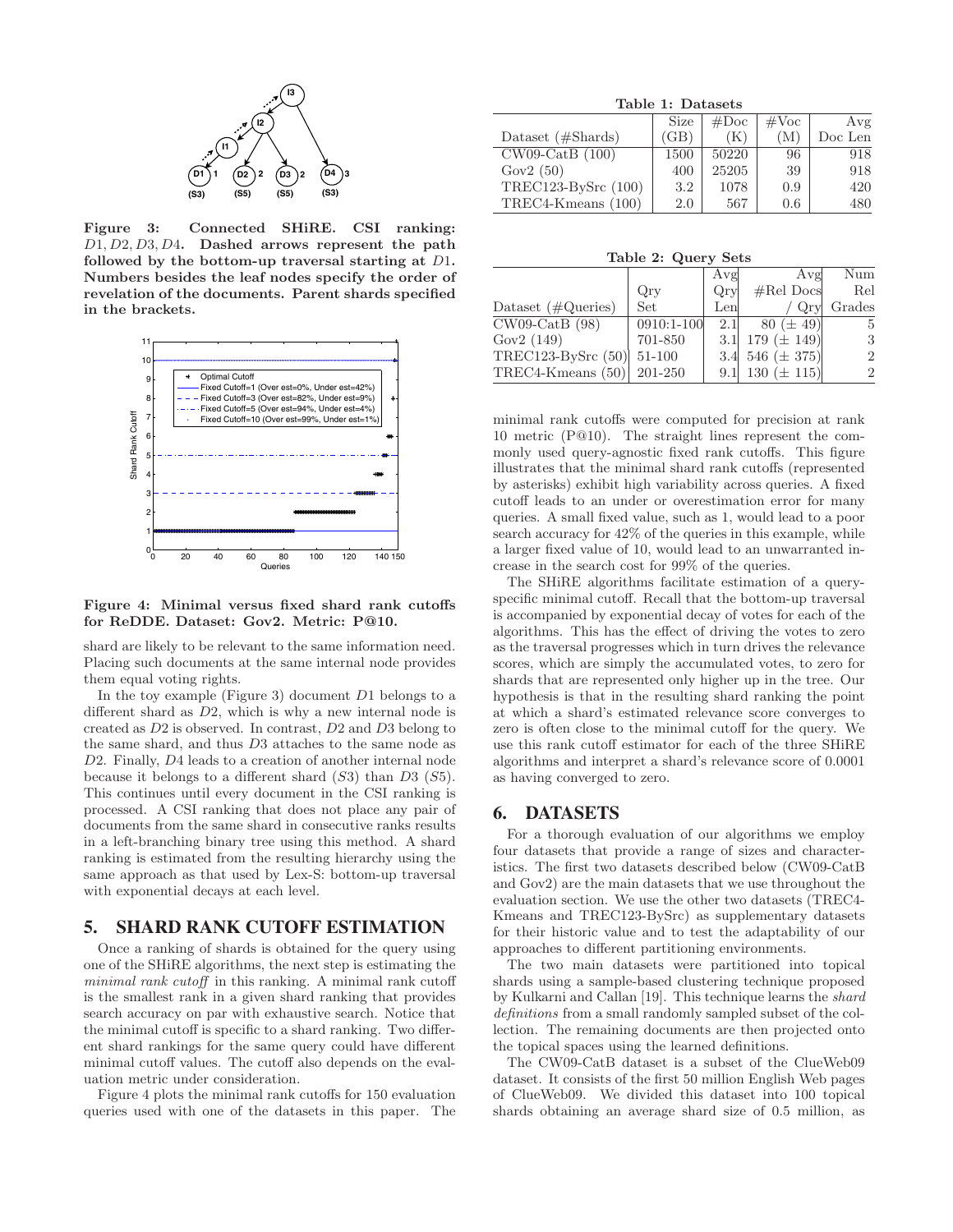specified by Kulkarni and Callan [\[19\]](#page-9-0). The Gov2 TREC corpus [\[13\]](#page-9-24) consists of 25 million documents from the US government domains, such as .gov and .us, and also from certain government related websites. This dataset was partitioned into 50 shards using the above topical shard creation technique.

Although they are now considered small and outdated, TREC4-Kmeans and TREC123-BySrc are two of the most widely used datasets in distributed information retrieval research. TREC4-Kmeans was created by clustering the documents from the Text Research Collection, Volumes 2 and 3<sup>4</sup> into 100 clusters [\[34\]](#page-9-16). TREC123-BySrc dataset was created by dividing the Text Research Collection, Volumes 1, 2 and 3, into 100 partitions based on the source of the documents.

The summary statistics of these datasets are given in Table [1.](#page-4-4) The evaluation queries that were used with these datasets are summarized in Table [2.](#page-4-5) For CW09-CatB there are two queries and for Gov2 there is one query for which there are no relevant search results. These were not included conforming to the official TREC evaluations. Note that the CW09-CatB and Gov2 queries were judged on a 5-point and 3-point relevance scales, respectively, while the older datasets provide only binary relevance judgments.

#### <span id="page-5-0"></span>**7. EXPERIMENTAL SETUP**

For efficient and convenient access to the document collections, each dataset was converted to an Indri<sup>5</sup> index. The documents were pre-processed before indexing to remove stopwords and reduce morphological variants using the Krovetz stemmer [\[18\]](#page-9-25).

A central sample index (CSI) was created for each dataset using simple random sampling. From each shard 4% of the documents were sampled for the CSI. The choice of the sample size was guided by preliminary experiments that were performed to estimate the size of a small but effective sample. For each dataset the same CSI was used by all the shard ranking methods. Global statistics were assumed to be available to all the shards. As a result, the scores of the documents retrieved from different shards are comparable and the merging of documents is straightforward. A language modeling and inference network based retrieval model, Indri [\[21\]](#page-9-26), was used for all the document retrieval tasks. The full-dependence model query representation [\[22\]](#page-9-27), that encodes term co-occurrence information, was used for all the experiments.

For the comparative analysis of the different shard ranking approaches we use the following standard evaluation metrics: precision at rank 10, rank 30 (P@{10,30}), normalized discounted cumulative gain at rank 10 (ndcg@10), and the mean-average-precision (MAP) metric to measure the average search accuracy over all the queries. In order to compare the search efficiency enabled by each of the approaches we define a cost metric. The total amount of work required to process a query against a collection is typically proportional to the number of documents that match the query<sup>6</sup>. The volume of index data transferred and processed for a query (the dominant cost) as well as the computational cost

of the query, both, are functions of the number of matched documents. We define the cost metric as follows:

$$
cost = \frac{\sum_{q=1}^{|Q|} \sum_{t=1}^{T_q} |D_{S_t}|}{|Q|} \tag{2}
$$

where  $Q$  is the set of evaluation queries,  $T_q$  is the number of top shards searched for the query  $q$ , and  $D_{S_t}$  is the set of matched documents in shard  $S$  at rank  $t$  in the predicted shard ranking for query  $q$ . Note that  $T_q$  would be a fixed value for each query in case of ReDDE. For the SHiRE algorithms  $T_q$  would be a query-specific value provided by the rank cutoff estimator.

The choice of this cost metric is especially well-suited for low-resource search environments, where the operational requirements place an upper bound on the amount of work permitted per query. Similar cost metrics have been used in other research by Moffat et al. [\[23\]](#page-9-4) and Strohman et al. [\[30\]](#page-9-28). Most real-world search systems use query optimization techniques to improve query processing efficiency. The actual average search cost would typically be lower than the one computed above.

#### <span id="page-5-1"></span>**8. RESULTS AND DISCUSSION**

Tables [3](#page-6-0) and [4](#page-6-1) report the search accuracy and cost results for the Gov2 and CW09-CatB datasets. The SHiRE algorithms with dynamic shard rank cutoff estimation are compared with two previously proposed shard rankers: ReDDE and SUSHI. Several different parameterizations were tested and the setting that provided the best trade-off in terms of search accuracy and processing cost was chosen for each algorithm. For ReDDE the parameter under consideration is the fixed shard rank cutoff (T) and for the SHiRE algorithms it is the base for the exponential decay function (B). The chosen values for these parameters are provided in the first column of the tables. The sensitivity of SHiRE algorithms to different parameterizations is analyzed later in Section [8.1.](#page-6-2) The differences in the search accuracies of ReDDE and the proposed approaches were tested for statistical significance using the paired T-test and were found to be not significant  $(p < 0.01)$ . The last column in both tables compares each algorithm's query processing efficiency with that of ReDDE.

We observe that all the three SHiRE algorithms support a more efficient search than ReDDE. The average number of documents processed per query is smaller for the SHiRE algorithms while the search effectiveness is on par with that of ReDDE. The Rank-S algorithm cuts the search cost by 27% for Gov2 and by nearly half for CW09-CatB. The savings in cost offered by Lex-S and Conn-S are bigger for the larger collection. This is a desirable property for low-resource search environments. Providing cost-effective search, even when working with large collections, is one of the challenges in such search environments.

The shard rank cutoff estimator used by SUSHI optimizes its prediction for a particular precision metric (Section [2\)](#page-1-0). The P@10 and P@30 values reported for SUSHI are thus from separate runs and the remaining values are an average over those two runs. For the Gov2 dataset SUSHI is as efficient as the Lex-S algorithm. However, the corresponding search accuracy for SUSHI is substantially lower than ReDDE. For the CW09-CatB dataset, although the search accuracy results for SUSHI are comparable to other

 $^{4}$ http://trec.nist.gov/data/docs\_eng.html<br> $^{5}$ http://www.lemurproject.org/indri/

<sup>6</sup>Every document that contains at least one of the query terms is considered as a matched document for the query.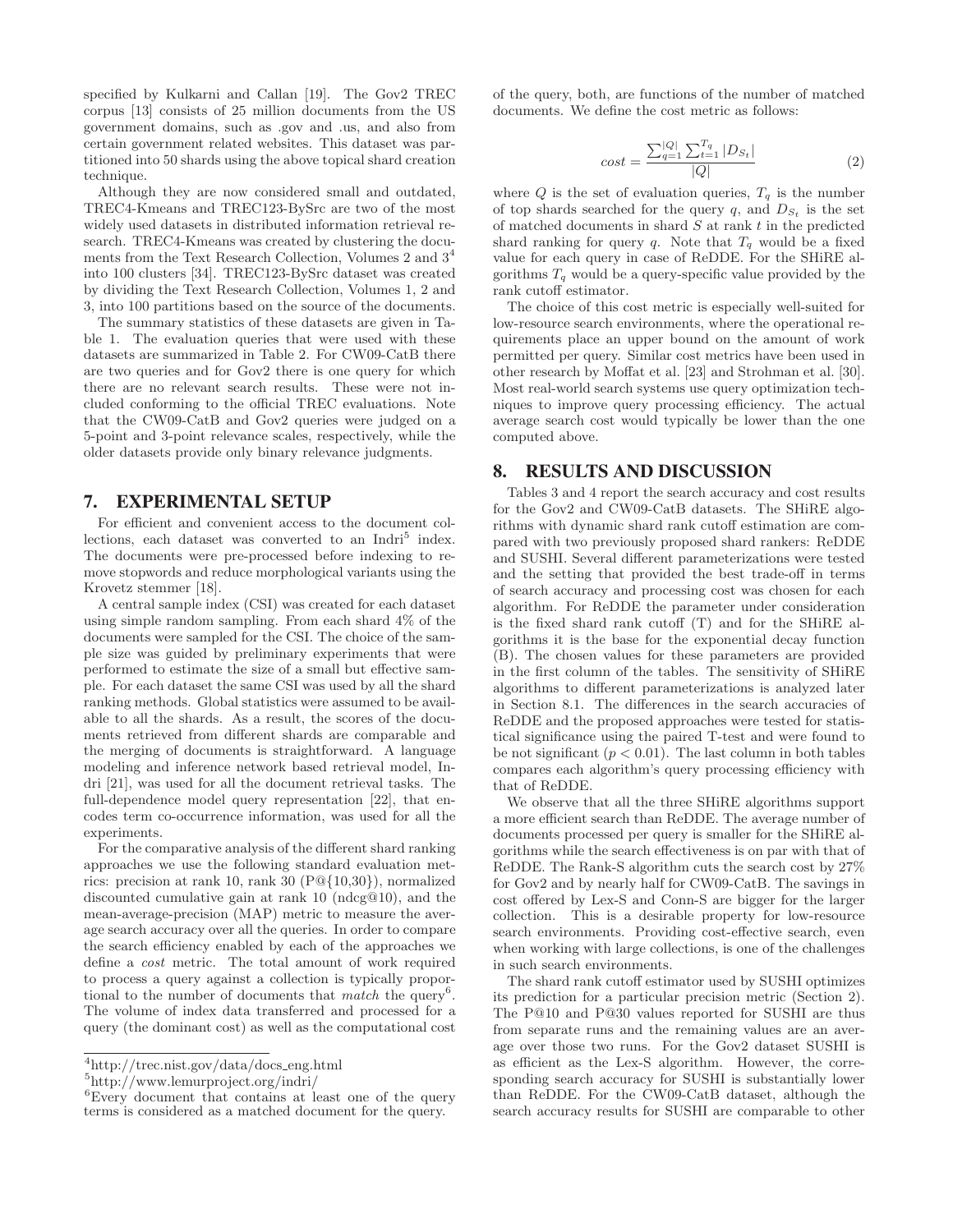<span id="page-6-0"></span>**Table 3: Search accuracy and cost results for Gov2. Exhaustive search performance: P@10=0.58, P@30=0.52,**  $\text{MAP}=0.32, \text{ndcg@10=0.49}, \text{Cost}=3.62 \text{M}$  **v** denotes significantly worse value than that with ReDDE  $(p < 0.01)$ .

|                 | P@10          | P@30          | MAP           | ndcg@10       | $\cos t$  | $Cost_{MtdX} -$       |
|-----------------|---------------|---------------|---------------|---------------|-----------|-----------------------|
|                 |               |               |               |               | (million) | $\text{Cost}_{ReDDE}$ |
| $REDDE(T=3)$    | 0.57          | 0.51          | 0.29          | 0.48          | 0.83      |                       |
| <b>SUSHI</b>    | $\nabla 0.51$ | $\nabla 0.41$ | $\nabla 0.23$ | $\nabla 0.41$ | 0.77      | $-7\%$                |
| Lex-S $(B=10)$  | 0.56          | 0.49          | 0.27          | 0.46          | 0.78      | $-7\%$                |
| Rank-S $(B=10)$ | 0.58          | 0.52          | 0.29          | 0.48          | 0.61      | $-27%$                |
| Conn-S $(B=10)$ | 0.58          | 0.52          | 0.31          | 0.48          | 0.81      | $-2\%$                |

<span id="page-6-1"></span>**Table 4: Search accuracy and cost results for CW09-CatB. Exhaustive search performance: P@10=0.27, P@30=0.26, MAP=0.18, ndcg@10=0.21, Cost=5.37M.**

|                 | P@10 | P@30 | <b>MAP</b> | ndcg@10 | $\cos t$  | $Cost_{MtdX} -$         |
|-----------------|------|------|------------|---------|-----------|-------------------------|
|                 |      |      |            |         | (million) | $\mathrm{Cost}_{ReDDE}$ |
| $REDDE(T=3)$    | 0.29 | 0.28 | 0.17       | 0.21    | 0.47      |                         |
| SUSHI           | 0.29 | 0.26 | 0.16       | 0.21    | 0.54      | 15%                     |
| Lex-S $(B=50)$  | 0.29 | 0.26 | 0.15       | 0.22    | 0.39      | $-17%$                  |
| Rank-S $(B=50)$ | 0.30 | 0.26 | 0.16       | 0.21    | 0.25      | $-47%$                  |
| Conn-S $(B=50)$ | 0.28 | 0.26 | 0.16       | 0.20    | 0.31      | $-34\%$                 |



<span id="page-6-3"></span>**Figure 5: Sensitivity of Rank-S algorithm to parameter B. Dataset: Gov2**

approaches the corresponding cost is much higher than all the other approaches. Overall SUSHI struggles to provide a cost-effective search setup and as such is a weaker baseline than ReDDE. In the remainder of the paper we compare the SHiRE algorithms only with the ReDDE algorithm.

We also note that almost all the shard rankers support efficient search that is just as effective as the exhaustive search. This is especially true for precision at early ranks. For both datasets, recall that the shards were created by partitioning the collection's documents into topical shards (Section [6\)](#page-4-1). We see that all the ranking approaches benefit from the characteristic property of topical shards: a skewed distribution of relevant documents across shards (Section [3\)](#page-2-0). These result trends are in agreement with observations made by Kulkarni and Callan [\[19\]](#page-9-0).

Notice that even for ndcg@10, a metric that is sensitive to both the position and the relevance level of the documents in the results list, nearly all of the rankers are able to provide comparable values to those with exhaustive search. This is especially remarkable for the CW09-CatB dataset which offers 5 levels of graded relevance.

When comparing the SHiRE algorithms to each other we



<span id="page-6-4"></span>**Figure 6: Sensitivity of Rank-S algorithm to parameter B. Dataset: CW09-CatB.**

see that the Rank-S approach provides the largest reduction in cost for both datasets. The computational complexity of the Lex-S algorithm is much higher than the other two SHiRE algorithms. The transformation of the CSI results into a hierarchy requires agglomerative clustering of the results in case of Lex-S, whereas this transformation is trivial for Rank-S and Conn-S. Based on the above observations we recommend the SHiRE algorithms (especially Rank-S) over ReDDE for topically partitioned collections.

## <span id="page-6-2"></span>**8.1 Sensitivity of SHiRE algorithms to parameter B**

We experimented with a range of base values (B) for the exponential decay function (Equation [1\)](#page-2-1) in order to analyze its influence on the performance of the SHiRE algorithms. Figures [5](#page-6-3) and [6](#page-6-4) present the results for the Rank-S algorithm with both datasets. The results for each of the precision metrics are fairly stable over a range of B values. We see more variation in the values for the cost metric. A small base value allows for more search budget (in terms of shard rank cutoff). As a result, the corresponding search cost increases as the base value decreases.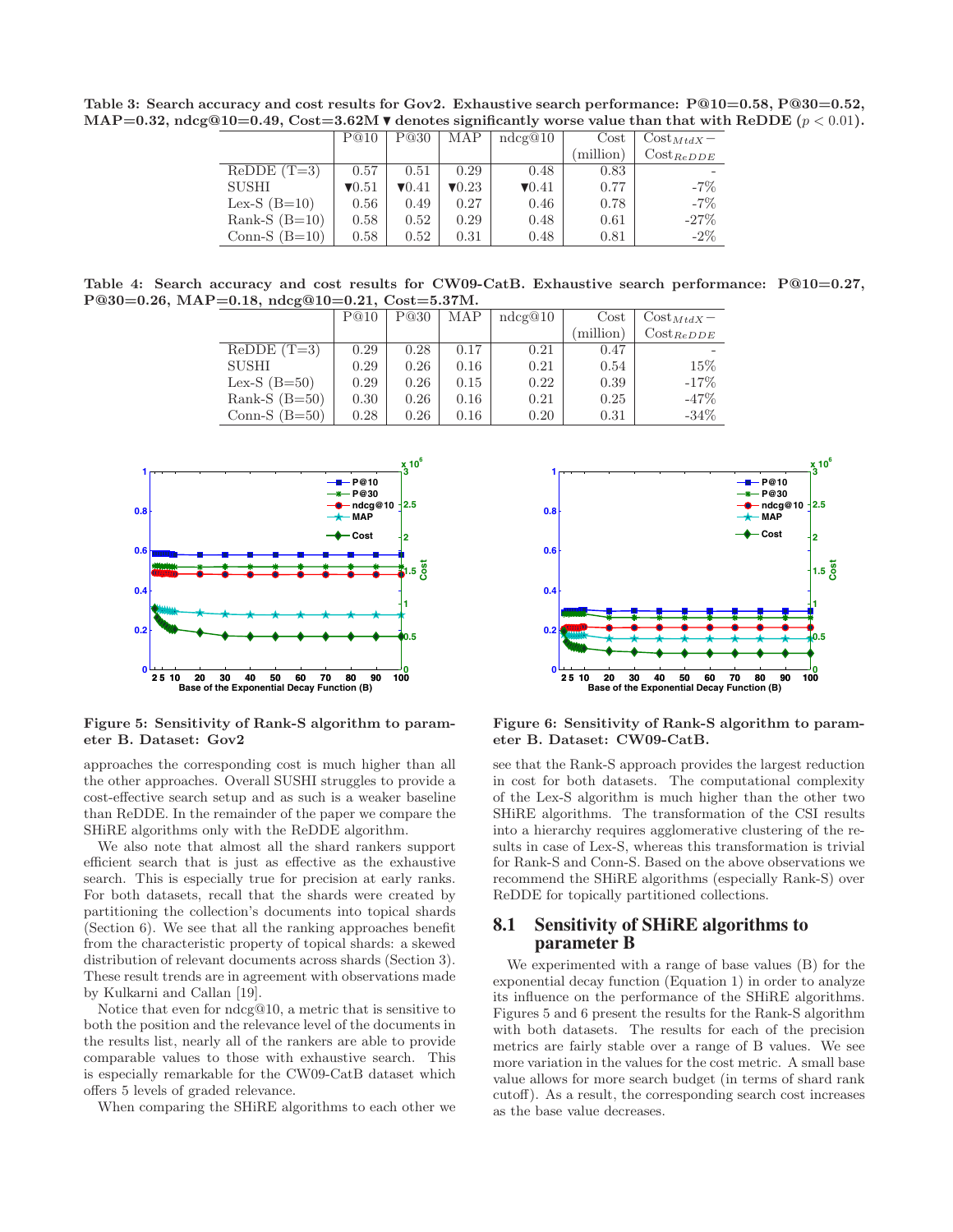

<span id="page-7-0"></span>**Figure 7: Shard rank cutoff estimation errors. Dataset: Gov2. Metric: P@10.**



<span id="page-7-1"></span>**Figure 8: Shard rank cutoff estimation errors. Dataset: CW09-CatB. Metric: P@10.**

We see similar trends for the Conn-S and Lex-S algorithms. However, for the latter the cost is much higher for smaller base values. Often the hierarchy learned from the CSI results of a query for the Lex-S algorithm is more flat than it is for the Rank-S and Conn-S algorithms. As a result, the votes accumulated at each level in the tree, decay at a much slower rate for the Lex-S algorithm. This results in a higher shard rank cutoff estimates and ultimately to higher search costs. Overall, these results demonstrate that the SHiRE algorithms are not highly sensitive to the parameter B and that we see consistent trends that are intuitive.

#### **8.2 Shard Rank Cutoff Estimation**

In this section we analyze the effectiveness of the SHiRE algorithms at predicting the minimal shard rank cutoff. We categorize the cutoff estimates into: under, equal and over estimates, based on comparison with the minimal rank cutoff. The equal category has a tolerance of  $\pm 1$ . An estimate that is off by  $+1$  or  $-1$  from the minimal value would be counted as an accurate estimate for this analysis. Recall that the minimal cutoff value for a query is specific to a metric. In these results the metric is P@10. We see similar trends for the other metrics.

Figures [7](#page-7-0) and [8](#page-7-1) plot the distribution of the estimation errors for the Gov2 and CW09-CatB datasets, respectively.

<span id="page-7-2"></span>**Table 5: Confusion matrix for shard rank cutoff estimation for Rank-S (**B**=10). Dataset: Gov2. Metric: P@10. Queries: 149. Cutoff averages: optimal=1.8 (**±**1.9), predicted=2.3 (**±**1.0).**

|         |                | Predicted |    |    |                |        |          |  |
|---------|----------------|-----------|----|----|----------------|--------|----------|--|
|         |                |           |    | 3  |                | 5      | $> \! 5$ |  |
|         |                | 34        | 37 | 26 | 5              | 2      |          |  |
|         | $\overline{2}$ |           |    | 12 |                |        |          |  |
|         | 3              |           |    | 5  | $\overline{2}$ |        |          |  |
| Optimal |                |           | 2  |    | 3              | 0      |          |  |
|         | 5              |           |    |    | 0              | $\Box$ |          |  |
|         | >5             |           |    | 3  |                |        |          |  |

<span id="page-7-3"></span>**Table 6: Confusion matrix for shard rank cutoff estimation for Rank-S (**B**=50). Dataset: CW09-CatB. Metric: P@10. Queries: 98. Cutoff averages: optimal=3.1 (**±**9.3), predicted=1.8 (**±**0.6).**

|        |          | Predicted |               |   |  |   |          |  |
|--------|----------|-----------|---------------|---|--|---|----------|--|
|        |          |           | 2             | 3 |  | 5 | $> \! 5$ |  |
|        |          | 28        |               |   |  |   |          |  |
|        | 2        |           | $\mathcal{D}$ |   |  |   |          |  |
| ptimal | 3        | 2         |               | O |  | 0 |          |  |
|        |          |           | 3             |   |  |   |          |  |
|        | 5        |           |               |   |  |   |          |  |
|        | $> \! 5$ |           | 5             |   |  |   |          |  |

We see that the over estimation errors are more frequent than the under estimation errors for nearly all the predictors. A fixed rank cutoff leads to over-estimation for the majority of the queries in case of ReDDE. This explains the large search costs associated with this search algorithm. All of the SHiRE algorithms lead to fewer prediction errors than ReDDE. However, Rank-S is most successful at predicting the minimal cutoff values (accuracy 71% and 81%, respectively for Gov2 and CW09-CatB) which explains its cost-effective search performance in Tables [3](#page-6-0) and [4.](#page-6-1)

The above analysis provides a high-level validation of the minimal cutoff estimator's efficacy. For a more thorough understanding we study the magnitude of the cutoff prediction errors for the Rank-S algorithm. The confusion matrices in Tables [5](#page-7-2) and [6](#page-7-3) present these values for the Gov2 and CW09- CatB datasets, respectively. We see that the distribution of minimal rank cutoffs is highly skewed toward low cutoff values, specifically 1, for both datasets. This is mainly caused by the topical partitioning of the collection.

If we tolerate an estimation error of magnitude  $\pm 1$  then the Rank-S estimator is accurate for 71% of the queries for the Gov2 dataset and for 81% of the queries for CW09-CatB. For ReDDE with a fixed cutoff (T) of 3 these numbers are 36% and 15% for Gov2 and CW09-CatB, respectively. The query-specific cutoff estimates by Rank-S are at least twice as accurate as the query-agnostic fixed cutoff.

Tables [5](#page-7-2) and [6](#page-7-3) show that for many queries the magnitude of the estimation error is not large for either datasets. However, for Gov2 we see a higher rate of over-estimation errors (22%), especially for the minimal cutoff of 1, than for CW09-CatB (8%). On the other hand, under-estimation errors occur for a larger percentage of queries (11%) for CW09- CatB than for Gov2  $(7\%)$ . The prediction accuracy is especially low for the higher values of minimal cutoffs. Also, the magnitude of these errors is relatively higher. These errors primarily stem from the bias of the Rank-S algorithm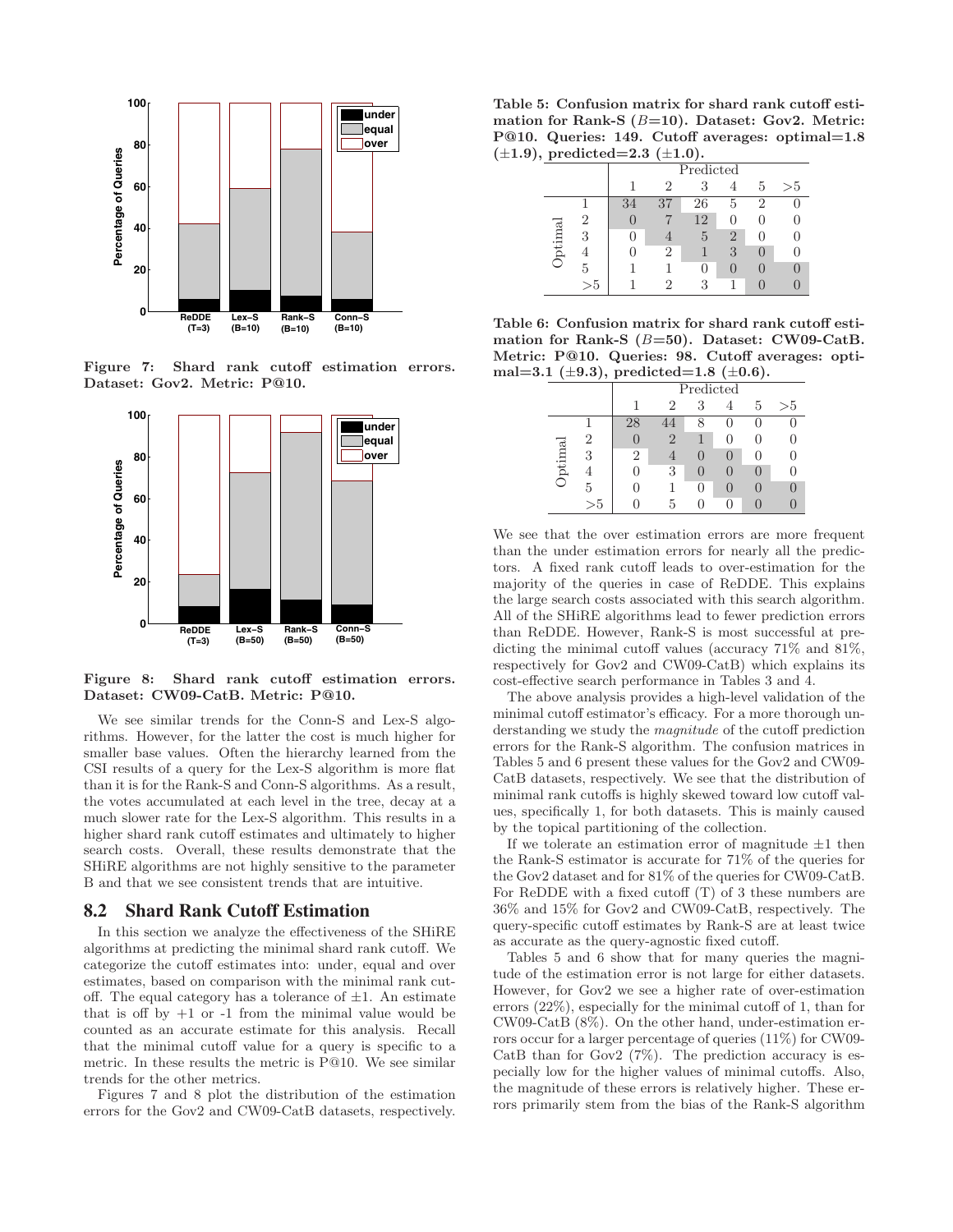<span id="page-8-6"></span>**Table 7: Search accuracy and cost results for TREC123-BySrc. For ReDDE the top 25 shards (T) were searched for each query. For SHiRE algorithms the exponential base value of 3 (B) was used. Exhaustive search performance: P@10=0.48,**  $P@30=0.47$ ,  $MAP=0.21$ ,  $Cost=0.15M$ ,  $\blacktriangledown$  denotes significantly worse precision than ReDDE  $(p < 0.01)$ 

|          | P@10 | P@30          | MAP                       | Cost      | $Cost_{MtdX} -$ |
|----------|------|---------------|---------------------------|-----------|-----------------|
|          |      |               |                           | (million) | $Cost_{ReDDE}$  |
|          |      |               |                           |           | %               |
| ReDDE    | 0.48 | 0.46          | 0.14                      | 0.06      |                 |
| $Lex-S$  | 0.52 | 0.46          | 0.13                      | 0.05      | $-24\%$         |
| Rank-S   | 0.46 | $\nabla 0.40$ | $\nabla 0.07$             | 0.02      | $-73\%$         |
| $Conn-S$ | 0.50 | 0.42          | $\blacktriangledown 0.08$ | 0.02      | $-71\%$         |

<span id="page-8-7"></span>**Table 8: Search accuracy and cost results for TREC4-Kmeans. For ReDDE the top 20 shards (T) were searched for each query. For SHiRE algorithms the exponential base value of 3 (B) was used. Exhaustive search performance: P@10=0.46, P@30=0.35, MAP=0.21, Cost=0.19M.**

|          | P@10 | P@30 | MAP  | Cost      | $Cost_{MtdX} -$                |
|----------|------|------|------|-----------|--------------------------------|
|          |      |      |      | (million) | $\cos \epsilon_{\text{REDDE}}$ |
|          |      |      |      |           | %`                             |
| ReDDE    | 0.45 | 0.34 | 0.19 | 0.09      |                                |
| $Lex-S$  | 0.45 | 0.33 | 0.15 | 0.05      | $-46\%$                        |
| Rank-S   | 0.40 | 0.32 | 0.16 | 0.02      | $-80\%$                        |
| $Conn-S$ | 0.41 | 0.33 | 0.16 | 0.02      | $-77\%$                        |

toward smaller cutoff predictions, especially when parameterized with higher B values.

Overall, this query-specific rank cutoff estimator takes a step in the right direction and offers substantial improvements over the query-agnostic fixed cutoff approach. However, the above analysis also reveals the areas in which the estimator could be improved.

#### **8.3 Additional Datasets**

In this section we test the adaptability of the proposed shard rankers. We experiment with datasets that have not been topically partitioned using the technique proposed by Kulkarni and Callan [\[19\]](#page-9-0). We use the TREC123-BySrc and TREC4-Kmeans datasets described in Section [6.](#page-4-1) These datasets differ from those used in the previous sections on several dimensions, such as: size, average number of relevant documents per query, and topical shard homogeneity. The results for both datasets are given in Tables [7](#page-8-6) and [8.](#page-8-7) As with the first two datasets, the differences in precision values of ReDDE and the SHiRE algorithms were tested for significance using the paired T-test  $(p < 0.01)$ .

The prominent deviation from the trends seen until now is the low performance of the Rank-S algorithm. Although it provides substantial savings in search cost for both datasets, the corresponding search effectiveness is not comparable to the baseline performance. Instead, the Lex-S algorithm supports a more cost-effective partial search for these datasets. This trend reveals one of the weaknesses of Rank-S: its strong bias for predicting small rank cutoffs. At the same time it brings to light the strength of the Lex-S algorithm: its ability to support a more varied cutoff prediction range.

From these analysis we can conclude that the family of SHiRE algorithms together provide a search approach that

has reasonable adaptability and is cost-effective for different search needs.

# <span id="page-8-4"></span>**9. CONCLUSIONS**

We presented three SHiRE shard ranking algorithms: Lex-S, Rank-S and Conn-S, that transform a flat CSI document ranking into a tree structure in order to encode additional information about the documents and the shards. The constructed hierarchy is also employed for estimating a query-specific minimal shard rank cutoff. The presented algorithms are one of the few approaches to dynamically predict query-specific shard rank cutoffs. The joint formulation of the two inter-dependent problems of shard ranking and cutoff estimation is an additional contribution of this work.

We tested the proposed algorithms on two large datasets that were both partitioned into topical shards. The search accuracy of the SHiRE algorithms is on par with a strong baseline and also with exhaustive search, while the search cost is substantially lower than both. The Rank-S algorithm is the most efficient search method for large topically partitioned collections. It reduced the search cost by a quarter for one of the datasets and by nearly a half for the larger dataset. Rank-S also supports query-specific minimal cutoff estimation that is at least twice as accurate as the best fixed cutoff value for topical shards.

Experiments with two supplementary datasets demonstrated that the conservative nature of the Rank-S cutoff estimator that enables very efficient search can be a detriment for smaller and topically less focused collections. However, Lex-S provides an attractive solution that is efficient and yet effective as compared to the baseline. Overall, the family of SHiRE algorithms offers cost-effective solutions for different search requirements.

## **10. ACKNOWLEDGMENTS**

This work was in part supported by the National Science Foundation (NSF) grant IIS-0916553 and by the Netherlands Organisation for Scientific Research (NWO) under project 639.022.809. Any opinions, findings, conclusions and recommendations expressed in this paper are the authors' and do not necessarily reflect those of the sponsors.

#### <span id="page-8-5"></span>**11. REFERENCES**

- [1] K. Aberer and M. Hauswirth. An overview on peer-to-peer information systems. In Proceedings of the Workshop on Distributed Data and Structures, 2002.
- <span id="page-8-3"></span>[2] J. Arguello, J. Callan, and F. Diaz. Classification based resource selection. In Proceeding of the ACM Conference on Information and Knowledge Management, pages 1277–1286, 2009.
- <span id="page-8-0"></span>[3] R. Baeza-Yates, C. Castillo, F. Junqueira, V. Plachouras, and F. Silvestri. Challenges on distributed Web retrieval. In The International Conference on Data Engineering, pages 6–20, 2007.
- <span id="page-8-1"></span>[4] R. Baeza-Yates, V. Murdock, and C. Hauff. Efficiency trade-offs in two-tier Web search systems. In Proceedings of the ACM SIGIR Conference on Research and Development in Information Retrieval, pages 163–170, Boston, MA, USA, 2009.
- <span id="page-8-2"></span>[5] L. A. Barroso, J. Dean, and U. Hölzle. Web search for a planet: The Google cluster architecture. IEEE Micro, 23(2):22–28, 2003.